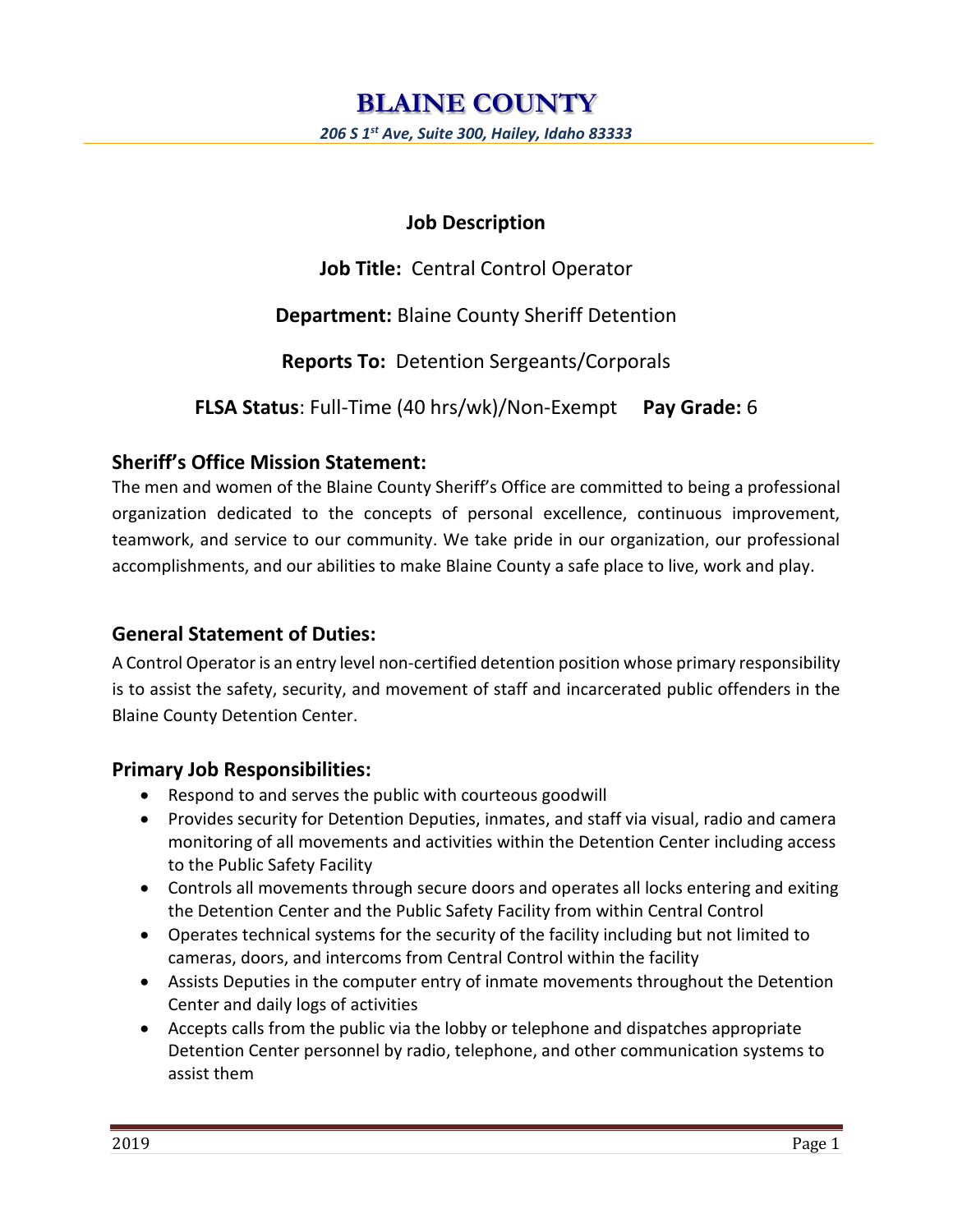**BLAINE COUNTY**  *206 S 1st Ave, Suite 300, Hailey, Idaho 83333*

- Receives visitors in the lobby via phone or intercom and enters visitor information into the computer system
- Receives vendors, volunteers, and other approved personnel to the Detention Center or Fitness Room via the Master Security Clearance List and Clearance Procedure Binder located in Control; Maintains current knowledge of PSF Security Clearance policies, procedures, and approvals/rejections
- Serves as a secondary response to all requests for service and information on Detention Center incoming telephone lines
- Assists agencies and the public with information requests by computer searches or other approved methods
- Monitors Fire Alarm Panel and dispatches Detention personnel for an appropriate response to audio alarms
- Acting upon notification stands prepared to perform all duties pertaining to riots, hostage situations, and fire alarms within the Detention Center and Public Safety Facility. Initiates Emergency Evacuation Plans, and Catastrophic Facility Lock Down and/or Catastrophic Failure Plans when applicable
- Collects and disseminates information to the Blaine County Communication Center for dispatch of proper emergency assistance to the Detention Center
- Receives and coordinates police, fire, ambulance, and other emergency responders in an emergency situation within the Detention Center
- Ensures compliance with rules and regulations of Detention Center activities
- Provides a safe environment for prisoners and employees of the Sheriff's department
- Ensures the Detention Center is secure at all times
- Engages in law enforcement detention functions that include such things as working in confined areas, interactions with prisoners and rotating shifts
- Extinguishes small fires inside Control by using a fire extinguisher and other appropriate means
- Properly utilizes issued personal safety equipment as appropriate to the incident
- Responds professionally when confronted with the hostile views and opinions of the public, suspects, and others encountered in an antagonistic environment
- Provides crisis intervention functions to include knowledge of suicide prevention, recognizing abnormal behavior, and notifying deputies to take appropriate action
- Performs cursory pat searches and/or urinalysis testing of inmates who are members of the same sex as the Control Operator when deputies are unavailable
- Reads computer and camera screens, court and other legal and non-legal documents, distinguish colors, and exercise full field of vision while supervising inmates
- Maintains inmate files and organization of records
- Documents inmate rule violations in JMS
- Performs other related duties as assigned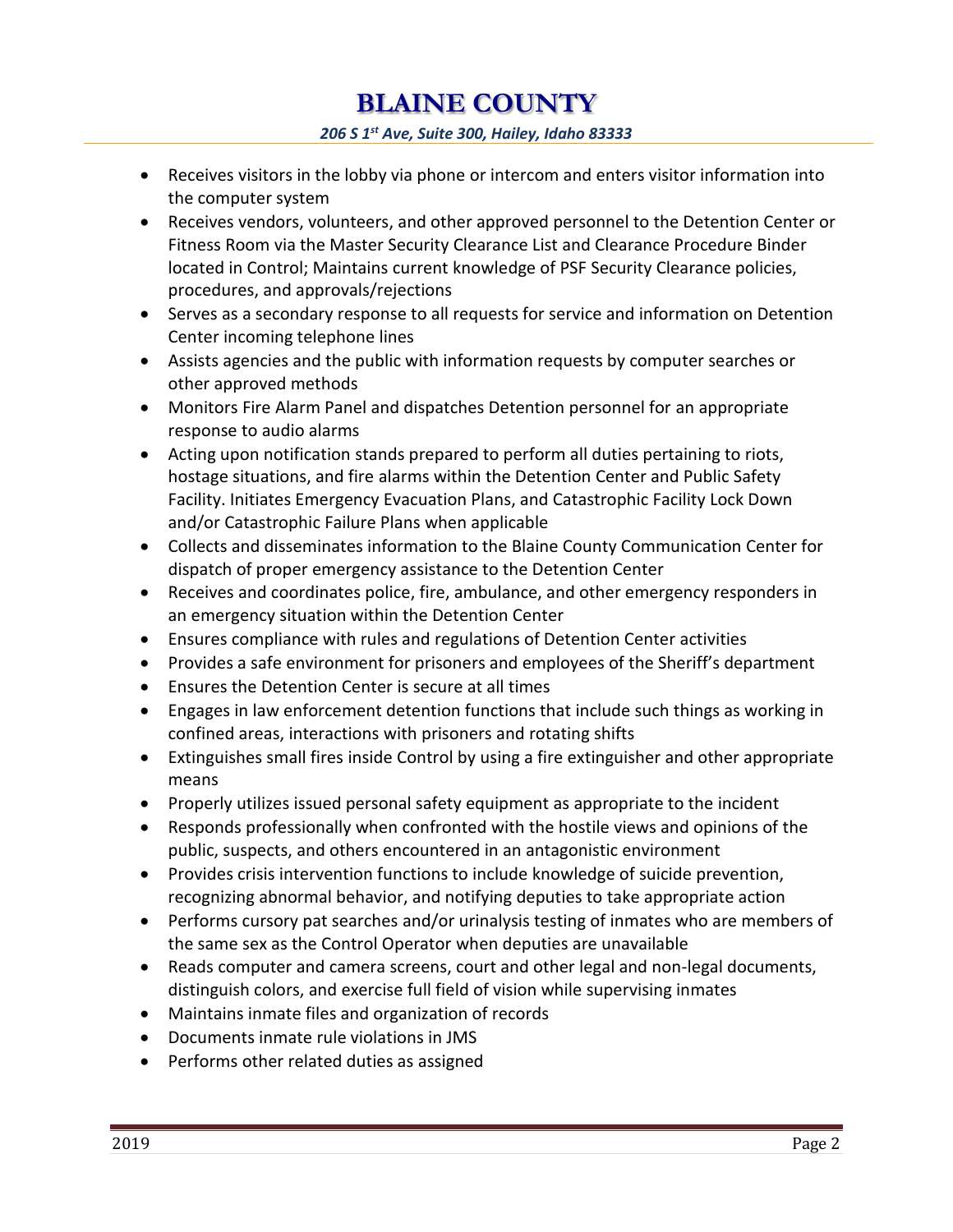# **Job Specifications:**

To perform this job successfully, an individual must be able to perform each essential duty satisfactorily. The requirements listed below are representative of the knowledge, skill, and/or ability required. Reasonable accommodations may be made to enable individuals with disabilities to perform the primary job responsibilities.

## **Education and Work Experience:**

- High School Diploma or GED equivalent is required
- Must successfully complete Control JTO training
- Must meet all Minimum Standards, Hiring Qualifications and Training Standards
- Thorough knowledge of department policies, procedures, emergency codes, and Control equipment operations

#### **Language Skills:**

- Effectively communicates orally, in writing, and over law enforcement radio channels by giving information and directions
- Reads and comprehends documents, including but not limited to policy and procedure manuals, staff directives and security clearance notifications
- Communicates effectively and coherently with other officers, inmates and the public in person, over the telephone, over the radio or existing communication systems. Must have good hearing, diction, and a clear voice
- Creates and types a variety of reports including but not limited to specific inmate rule violations, complaints, accidents, fights, emergency service activities or other incidents occurring in the Detention Center using appropriate grammar, symbols, and mathematical computations

## **Mathematical Skills:**

 Ability to work with basic mathematical concepts and apply concepts to practical situations

## **Reasoning Ability:**

- Ability to perform multiple tasks simultaneously. Ability to solve practical problems and deal with a variety of situational variables
- Exercises independent judgment in assessing and responding to the needs of special populations
- Evaluates efficiency and effectiveness of the Control operations
- Demonstrated ability to think clearly and take control in stressful emergency situations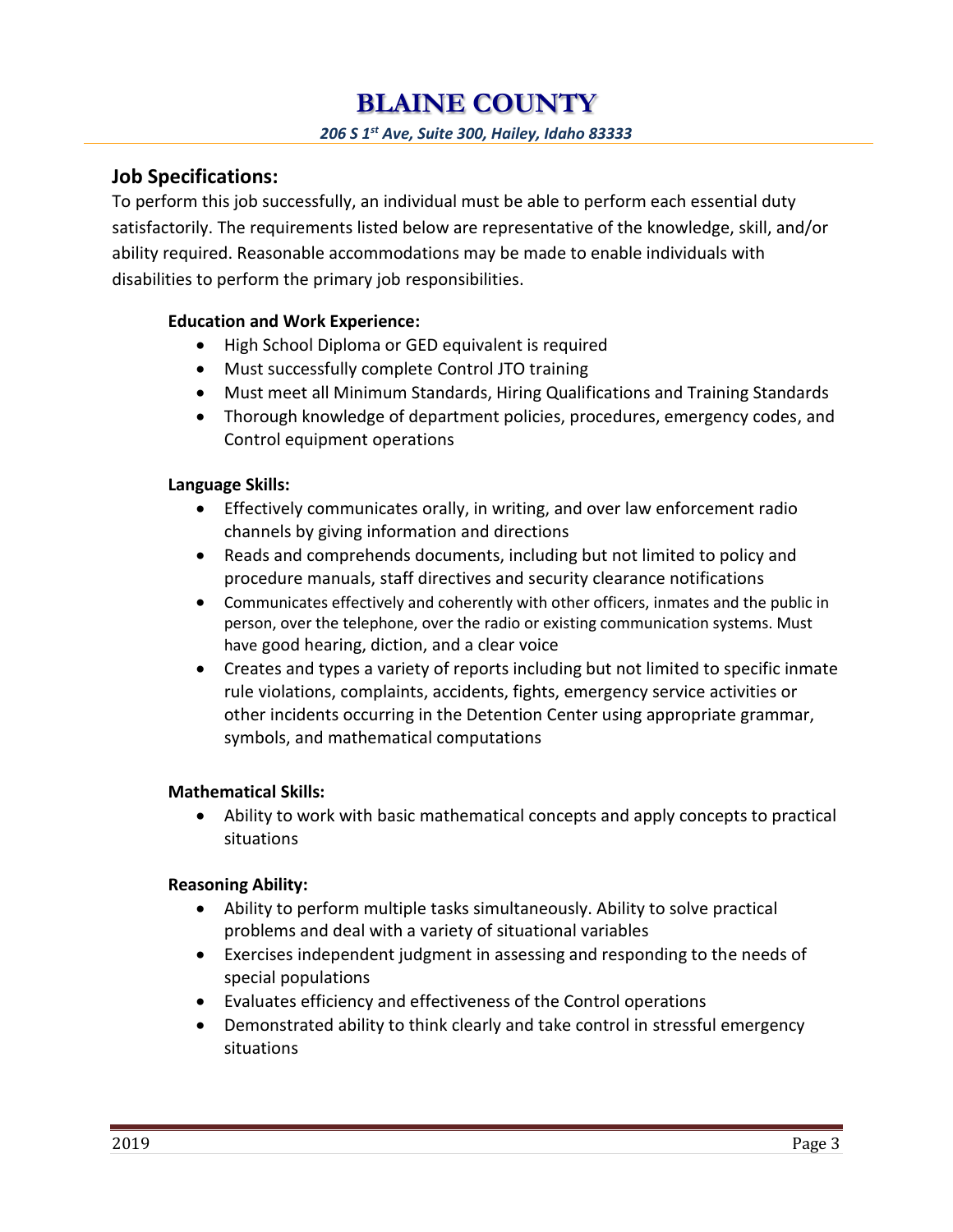#### **Other Knowledge, Skills, and Abilities:**

- Knowledge of personal computers, word processing applications, calculators, and general office equipment
- Ability to prioritize workload; establish and maintain effective working relations with co-workers, the public, and representatives from other local, state, and Federal agencies;
- Basic proficiency level utilizing Microsoft Office applications including Word and Outlook, and the ability to operate other standard office equipment, including telephones, calculators, copiers, FAX machines, etc. is required
- Ability to compile data for reports, compose correspondence, and interpret a variety of instructions furnished in written, oral, diagram, or schedule form
- Ability to exercise good customer relations, written and verbal communication skills
- Ability to type 20 wpm, data entry experience required
- Ability to perform primary job duties with efficiency and accuracy
- Ability to perform a high level of multiple tasks simultaneously under stress
- Ability to endure verbal and mental abuse when confronted with the hostile views and opinions of inmates and other people encountered in an antagonistic environment
- Ability to successfully pass all phases of the hiring process including written, computer and/or typing examinations, background investigation and interviews
- Ability to work in a confined space with stressful/dangerous conditions
- Ability to meet deadlines
- Ability to maintain confidentiality
- Must possess a valid Idaho Driving License

#### **Essential Physical Abilities:**

The physical demands described here are representative of those that must be met by an employee to successfully perform the essential functions of this job. Reasonable accommodations may be made to enable individuals with disabilities to perform the essential functions provided the individual can work in stressful/dangerous conditions and has the ability to meet POST and department physical standards. The employee is regularly required to:

- stand, walk, sit, and drive
- use hands to finger, handle, or feel
- reach with hands and arms
- speak and hear in person, by telephone and by radio, etc.
- see and memorize documents, monitors, camera, etc.
- must frequently lift and/or carry up to 25 pounds